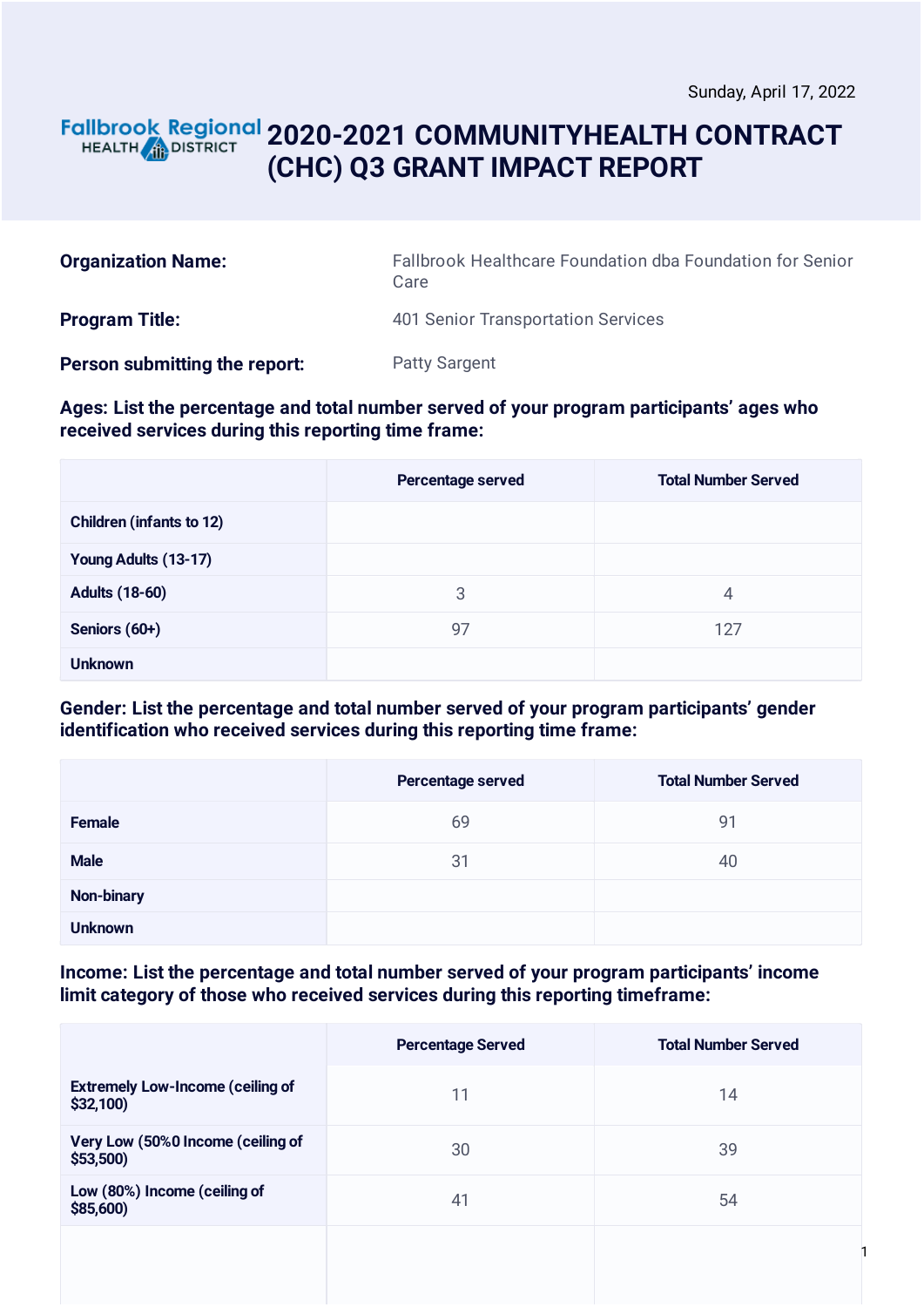|                                  | <b>Percentage Served</b> | <b>Total Number Served</b> |
|----------------------------------|--------------------------|----------------------------|
| <b>Higher than listed limits</b> | 18                       | 24                         |
| <b>Unknown</b>                   |                          |                            |

**How many District residents directly benefited (participant/client)from this program in this reporting quarter?** 131

# **GOALS & OBJECTIVES**

#### **Please provide the Goal 1 statement from your application. Discuss the actions within each objective and provide your outcome data accordingly.**

Goal #1: Provide affordable, easily attainable, and wheelchair accessible transportation services to seniors and disabled adults throughout the greater Fallbrook area for access to basic services, medical care, social opportunities, and connection to the outside world.

In the third quarter, we provided 925 Care Van local transportation rides or grocery home deliveries (82% of quarterly goal) for 98 clients this quarter (111% of quarterly goal). Of the 925 rides provided, 68 of them were wheelchair transport. We continue to see a trend this year that riders are now using the service more often. We had 34 new clients use our service this quarter. Of the 925 rides/services, the trip destinations were distributed as follows: Doctors, Physical Therapy, Pharmacy, Healthcare Facility: 21.7% Adult Day Care Center at the Foundation: 4.0% Grocery Store: 9.3% Other: 10.1% Rides Home: 43.5% Grocery Delivery Service: 11.4%

#### **Please provide the Goal 2 statement from your application. Discuss the actions within each objective and provide your outcome data accordingly.**

Goal #2: Provide Fallbrook area senior residents with transportation services to medical and ancillary care in the greater San Diego and South Riverside County regions that would otherwise be costprohibitive or impossible with existing private and public transportation options.

In Q3, we coordinated 59 Expanded Rides (out-of-town rides), for 33 clients, to medical appointments, typically to see specialists. We continue to see an increasing demand for this out-of-town service to see specialists. This quarter alone, we have reached 69% of our annual goal. Q3 Expanded ride destinations:

Temecula – 15 Murrieta – 10 San Marcos – 4 Vista – 3 Escondido – 12 Carlsbad – 3 Oceanside – 3 Encinitas – 1 La Jolla – 2 San Diego – 5 Poway – 1

# **PARTICIPANT SUCCESS STORY**